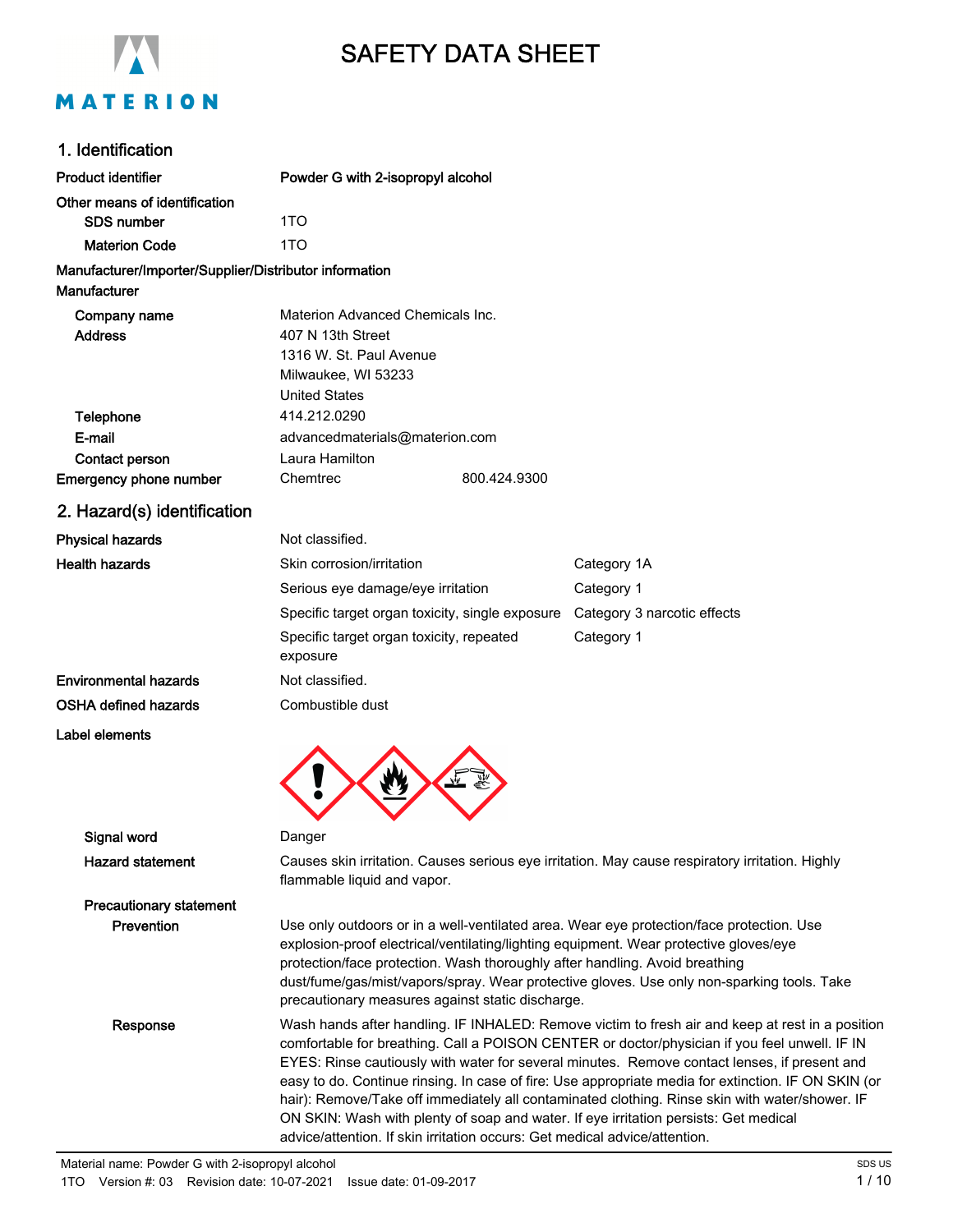| Storage                                       | Store away from incompatible materials. Store locked up. Store in a well-ventilated place. Keep<br>container tightly closed. Store in a well-ventilated place. Keep cool.                                                                                                                                                                                                                                                                                                    |
|-----------------------------------------------|------------------------------------------------------------------------------------------------------------------------------------------------------------------------------------------------------------------------------------------------------------------------------------------------------------------------------------------------------------------------------------------------------------------------------------------------------------------------------|
| <b>Disposal</b>                               | Dispose of waste and residues in accordance with local authority requirements. Dispose of<br>contents/container in accordance with local/regional/national/international regulations.                                                                                                                                                                                                                                                                                        |
| Hazard(s) not otherwise<br>classified (HNOC). | None known.                                                                                                                                                                                                                                                                                                                                                                                                                                                                  |
| Supplemental information                      | 100% of the mixture consists of component(s) of unknown long-term hazards to the aquatic<br>environment. 51% of the mixture consists of component(s) of unknown acute oral toxicity. 100%<br>of the mixture consists of component(s) of unknown acute hazards to the aquatic environment.<br>61% of the mixture consists of component(s) of unknown acute dermal toxicity.<br>For further information, please contact the Product Stewardship Department at +1.800.862.4118. |

## 3. Composition/information on ingredients

Mixtures

| <b>Chemical name</b>                     | Common name and synonyms | <b>CAS number</b> | %  |
|------------------------------------------|--------------------------|-------------------|----|
| Aluminum Oxide                           |                          | 1344-28-1         |    |
| Lithium hydroxide                        |                          | 1310-65-2         |    |
| RM Isopropyl Alcohol (2-propanol)        |                          | 67-63-0           |    |
| Zirconium oxide                          |                          | 1314-23-4         |    |
| Other components below reportable levels |                          |                   | 32 |

### 4. First-aid measures

| Inhalation                                                                   | Move to fresh air. Call a physician if symptoms develop or persist. Remove victim to fresh air and<br>keep at rest in a position comfortable for breathing. Call a poison center or doctor/physician if you<br>feel unwell.                                                                                          |
|------------------------------------------------------------------------------|----------------------------------------------------------------------------------------------------------------------------------------------------------------------------------------------------------------------------------------------------------------------------------------------------------------------|
| <b>Skin contact</b>                                                          | Take off immediately all contaminated clothing. Rinse skin with water/shower. Wash contaminated<br>clothing before reuse. Wash with plenty of soap and water. If skin irritation occurs: Get medical<br>advice/attention. Remove contaminated clothing.                                                              |
| Eye contact                                                                  | Immediately flush eyes with plenty of water for at least 15 minutes. Remove contact lenses, if<br>present and easy to do. Continue rinsing. If eye irritation persists: Get medical advice/attention.                                                                                                                |
| Ingestion                                                                    | Rinse mouth. Get medical attention if symptoms occur.                                                                                                                                                                                                                                                                |
| Most important<br>symptoms/effects, acute and<br>delayed                     | Headache. Dizziness. Direct contact with eyes may cause temporary irritation. Severe eye<br>irritation. Symptoms may include stinging, tearing, redness, swelling, and blurred vision. May<br>cause respiratory irritation. Skin irritation. May cause redness and pain.                                             |
| Indication of immediate medical<br>attention and special treatment<br>needed | Keep victim under observation. Provide general supportive measures and treat symptomatically.<br>Symptoms may be delayed. Thermal burns: Flush with water immediately. While flushing, remove<br>clothes which do not adhere to affected area. Call an ambulance. Continue flushing during<br>transport to hospital. |
| <b>General information</b>                                                   | Ensure that medical personnel are aware of the material(s) involved, and take precautions to<br>protect themselves. If you feel unwell, seek medical advice (show the label where possible). Wash<br>contaminated clothing before reuse. Take off all contaminated clothing immediately.                             |
| 5. Fire-fighting measures                                                    |                                                                                                                                                                                                                                                                                                                      |
| Suitable extinguishing media                                                 | Alcohol resistant foam. Powder. Carbon dioxide (CO2). Foam.                                                                                                                                                                                                                                                          |
| Unsuitable extinguishing media                                               | Not available.                                                                                                                                                                                                                                                                                                       |
| Specific hazards arising from<br>the chemical                                | Vapors may form explosive mixtures with air. Vapors may travel considerable distance to a source<br>of ignition and flash back.                                                                                                                                                                                      |
| Special protective equipment<br>and precautions for firefighters             | Not available.                                                                                                                                                                                                                                                                                                       |
| Fire fighting<br>equipment/instructions                                      | Use water spray to cool unopened containers.                                                                                                                                                                                                                                                                         |
| Specific methods                                                             | Use standard firefighting procedures and consider the hazards of other involved materials.                                                                                                                                                                                                                           |
| General fire hazards                                                         | Highly flammable liquid and vapor.                                                                                                                                                                                                                                                                                   |
|                                                                              |                                                                                                                                                                                                                                                                                                                      |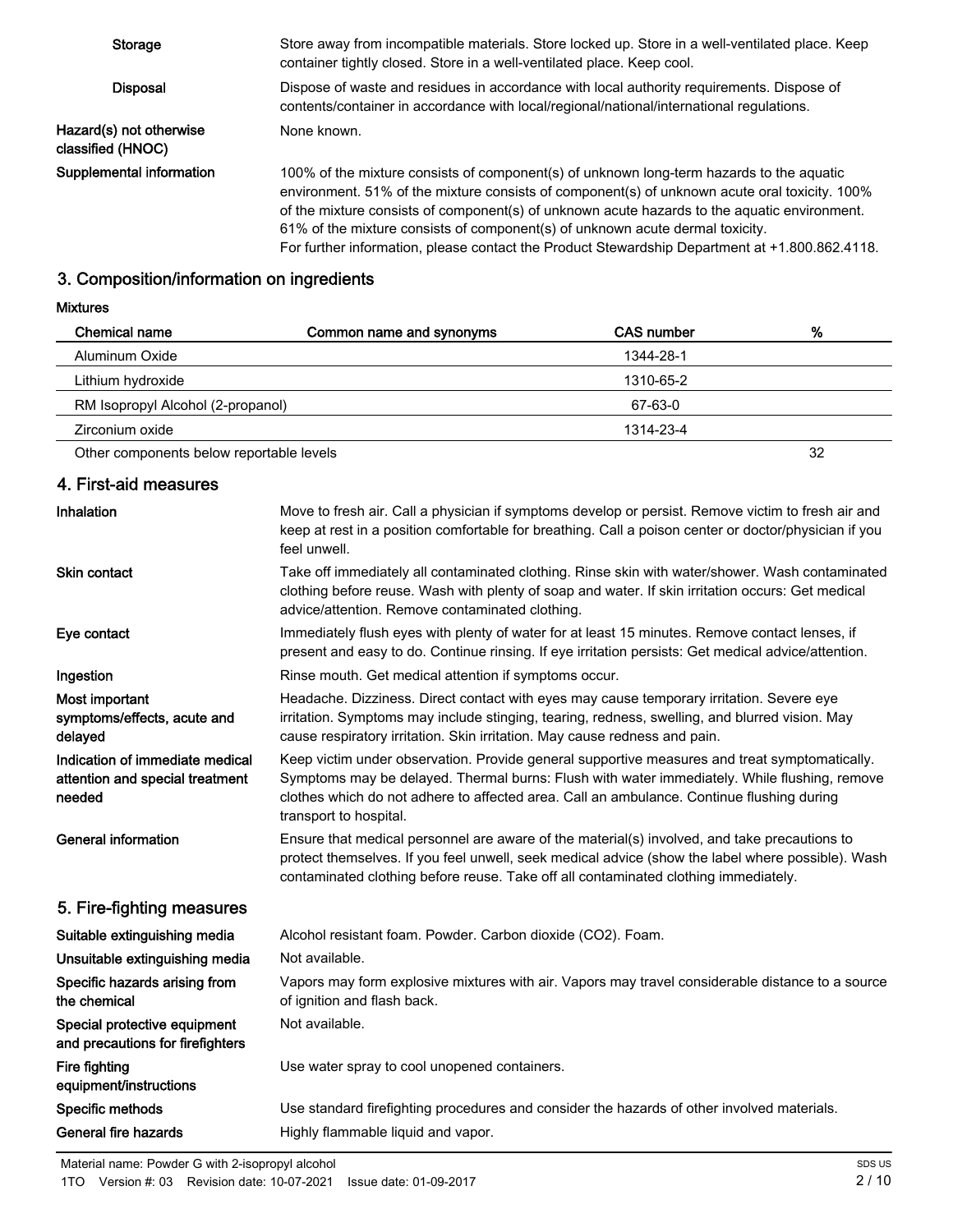### 6. Accidental release measures

| Personal precautions, protective<br>equipment and emergency<br>procedures | Keep unnecessary personnel away. Do not touch damaged containers or spilled material unless<br>wearing appropriate protective clothing. Ventilate closed spaces before entering them. For<br>personal protection, see section 8 of the SDS. Do not touch or walk through spilled material.<br>Eliminate all ignition sources (no smoking, flares, sparks, or flames in immediate area).                                                                                                                                                                                                   |
|---------------------------------------------------------------------------|-------------------------------------------------------------------------------------------------------------------------------------------------------------------------------------------------------------------------------------------------------------------------------------------------------------------------------------------------------------------------------------------------------------------------------------------------------------------------------------------------------------------------------------------------------------------------------------------|
| Methods and materials for<br>containment and cleaning up                  | Dike far ahead of spill for later disposal. Following product recovery, flush area with water. For<br>waste disposal, see section 13 of the SDS.                                                                                                                                                                                                                                                                                                                                                                                                                                          |
|                                                                           | Large Spills: Dike the spilled material, where this is possible. Absorb in vermiculite, dry sand or<br>earth and place into containers. Wipe up with absorbent material (e.g. cloth, fleece). Clean surface<br>thoroughly to remove residual contamination. Keep combustibles (wood, paper, oil, etc.) away<br>from spilled material. Use a non-combustible material like vermiculite, sand or earth to soak up the<br>product and place into a container for later disposal. Absorb with earth, sand or other<br>non-combustible material and transfer to containers for later disposal. |
| <b>Environmental precautions</b>                                          | Not available.                                                                                                                                                                                                                                                                                                                                                                                                                                                                                                                                                                            |
| 7. Handling and storage                                                   |                                                                                                                                                                                                                                                                                                                                                                                                                                                                                                                                                                                           |
| Precautions for safe handling                                             | Do not handle, store or open near an open flame, sources of heat or sources of ignition. Protect<br>material from direct sunlight. All equipment used when handling the product must be grounded.<br>Avoid prolonged exposure. Provide adequate ventilation. When using do not smoke. Avoid contact<br>with eyes. Avoid contact with eyes, skin, and clothing. Take precautionary measures against static<br>discharges. Use non-sparking tools and explosion-proof equipment.                                                                                                            |
| Conditions for safe storage,<br>including any incompatibilities           | Prevent electrostatic charge build-up by using common bonding and grounding techniques. Store<br>in original tightly closed container. Store in a well-ventilated place. Store in cool place. Keep in an<br>area equipped with sprinklers. Keep container tightly closed. Store away from incompatible<br>materials (see Section 10 of the SDS). Keep away from heat, sparks and open flame. Store in a<br>cool, dry place out of direct sunlight. Store locked up. Store in tightly closed container.                                                                                    |

### 8. Exposure controls/personal protection

#### Occupational exposure limits

The following constituents are the only constituents of the product which have a PEL, TLV or other recommended exposure limit. At this time, the other constituents have no known exposure limits.

| $\sim$ . Objet in Table 2-1 Ellillis for All Contaminaties (23 OFTV 1910, 1000)<br>Components | <b>Type</b> | Value             | Form                 |
|-----------------------------------------------------------------------------------------------|-------------|-------------------|----------------------|
| Aluminum Oxide (CAS<br>1344-28-1)                                                             | <b>PEL</b>  | $5$ mg/m $3$      | Respirable fraction. |
|                                                                                               |             | $15 \text{ mg/m}$ | Total dust.          |
| RM Isopropyl Alcohol<br>(2-propanol) (CAS 67-63-0)                                            | <b>PEL</b>  | 980 mg/m3         |                      |
|                                                                                               |             | 400 ppm           |                      |
| Zirconium oxide (CAS<br>$1314 - 23 - 4$                                                       | <b>PEL</b>  | $5 \text{ mg/m}$  |                      |
| US. OSHA Table Z-3 (29 CFR 1910.1000)                                                         |             |                   |                      |
| Components                                                                                    | Type        | Value             | Form                 |
| Aluminum Oxide (CAS<br>1344-28-1)                                                             | <b>TWA</b>  | $5 \text{ mg/m}$  | Respirable fraction. |
|                                                                                               |             | $15 \text{ mg/m}$ | Total dust.          |
|                                                                                               |             | 50 mppcf          | Total dust.          |
|                                                                                               |             | 15 mppcf          | Respirable fraction. |
| <b>US. ACGIH Threshold Limit Values</b>                                                       |             |                   |                      |
| Components                                                                                    | <b>Type</b> | Value             | Form                 |
| Aluminum Oxide (CAS<br>1344-28-1)                                                             | <b>TWA</b>  | 1 $mg/m3$         | Respirable fraction. |

US. OSHA Table Z-1 Limits for Air Contaminants (29 CFR 1910.1000)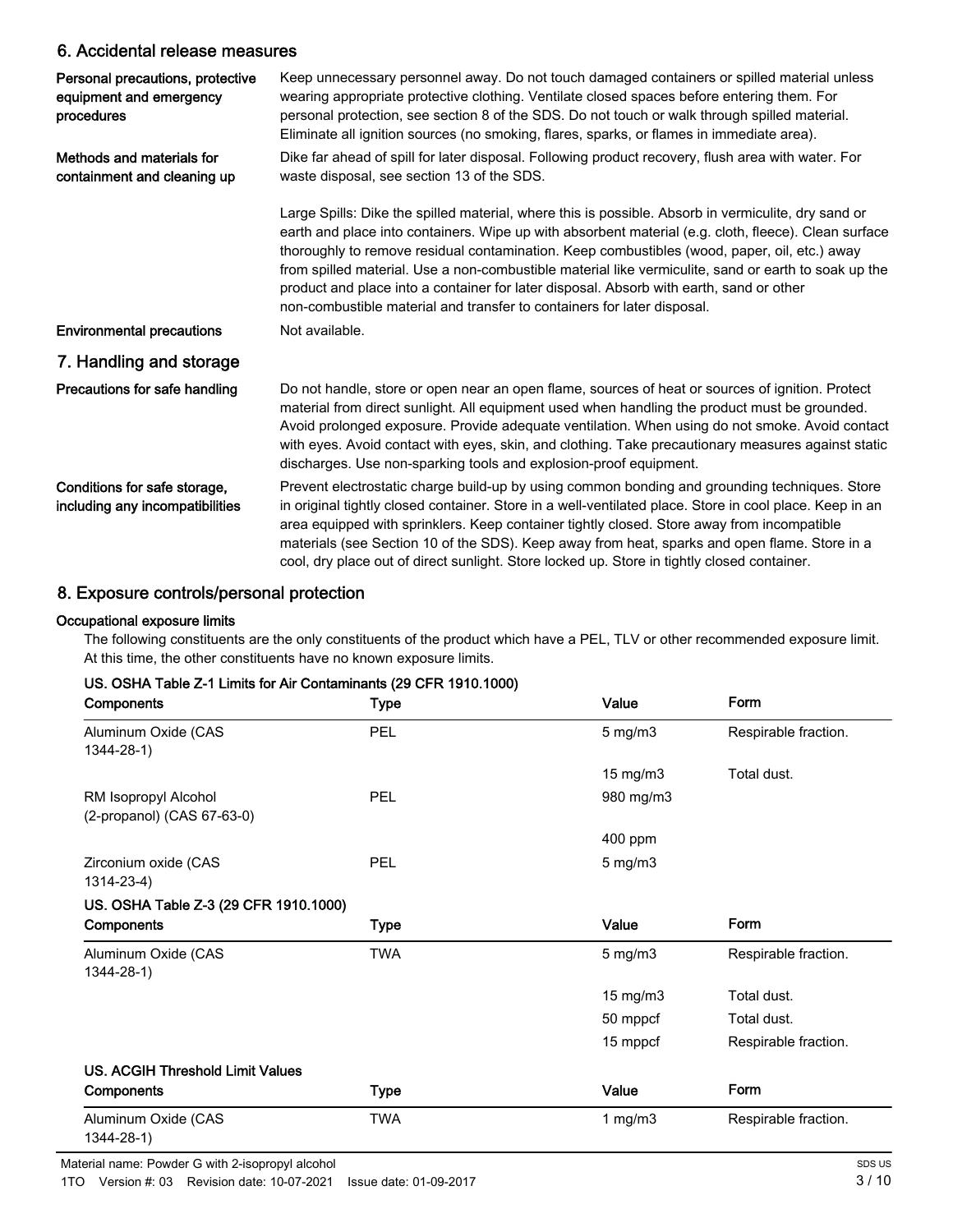### US. ACGIH Threshold Limit Values

| Components                                                                       | <b>Type</b> | Value         | Form                 |
|----------------------------------------------------------------------------------|-------------|---------------|----------------------|
| RM Isopropyl Alcohol<br>(2-propanol) (CAS 67-63-0)                               | <b>STEL</b> | 400 ppm       |                      |
|                                                                                  | <b>TWA</b>  | 200 ppm       |                      |
| Zirconium oxide (CAS<br>1314-23-4)                                               | <b>STEL</b> | $10$ mg/m $3$ |                      |
|                                                                                  | <b>TWA</b>  | $5$ mg/m $3$  |                      |
| US. NIOSH: Pocket Guide to Chemical Hazards                                      |             |               |                      |
| Components                                                                       | <b>Type</b> | Value         |                      |
| RM Isopropyl Alcohol<br>(2-propanol) (CAS 67-63-0)                               | <b>STEL</b> | 1225 mg/m3    |                      |
|                                                                                  |             | 500 ppm       |                      |
|                                                                                  | <b>TWA</b>  | 980 mg/m3     |                      |
|                                                                                  |             | 400 ppm       |                      |
| Zirconium oxide (CAS<br>1314-23-4)                                               | <b>STEL</b> | 10 mg/m3      |                      |
|                                                                                  | <b>TWA</b>  | $5$ mg/m $3$  |                      |
| US. California Code of Regulations, Title 8, Section 5155. Airborne Contaminants |             |               |                      |
| Components                                                                       | <b>Type</b> | Value         | Form                 |
| Aluminum Oxide (CAS<br>$1344 - 28 - 1$                                           | PEL         | $5$ mg/m $3$  | Respirable fraction. |
|                                                                                  |             | 10 mg/m3      | Total dust.          |
| RM Isopropyl Alcohol<br>(2-propanol) (CAS 67-63-0)                               | PEL         | 980 mg/m3     |                      |
|                                                                                  |             | 400 ppm       |                      |
|                                                                                  | <b>STEL</b> | 1225 mg/m3    |                      |
|                                                                                  |             | 500 ppm       |                      |
| Zirconium oxide (CAS<br>1314-23-4)                                               | PEL         | $5$ mg/m $3$  |                      |

#### US. Workplace Environmental Exposure Level (WEEL) Guides

| Components                           | <b>Type</b> | Value |
|--------------------------------------|-------------|-------|
| Lithium hydroxide (CAS<br>1310-65-2) | Ceiling     | mg/m3 |

STEL 10 mg/m3

#### Biological limit values

| <b>ACGIH Biological Exposure Indices</b>                                                |                   |             |          |               |
|-----------------------------------------------------------------------------------------|-------------------|-------------|----------|---------------|
| <b>Components</b>                                                                       | Value             | Determinant | Specimen | Sampling Time |
| RM Isopropyl Alcohol                                                                    | $40 \text{ mg/l}$ | Acetone     | Urine    |               |
| $\mathbf{A}$ $\mathbf{A}$ $\mathbf{A}$ $\mathbf{A}$ $\mathbf{A}$ $\mathbf{A}$<br>$\sim$ |                   |             |          |               |

```
(2-propanol) (CAS 67-63-0)
```
\* - For sampling details, please see the source document.

Good general ventilation (typically 10 air changes per hour) should be used. Ventilation rates should be matched to conditions. If applicable, use process enclosures, local exhaust ventilation, or other engineering controls to maintain airborne levels below recommended exposure limits. If exposure limits have not been established, maintain airborne levels to an acceptable level. Provide eyewash station. Provide eyewash station and safety shower. Appropriate engineering controls

#### Individual protection measures, such as personal protective equipment

Eye/face protection Not available.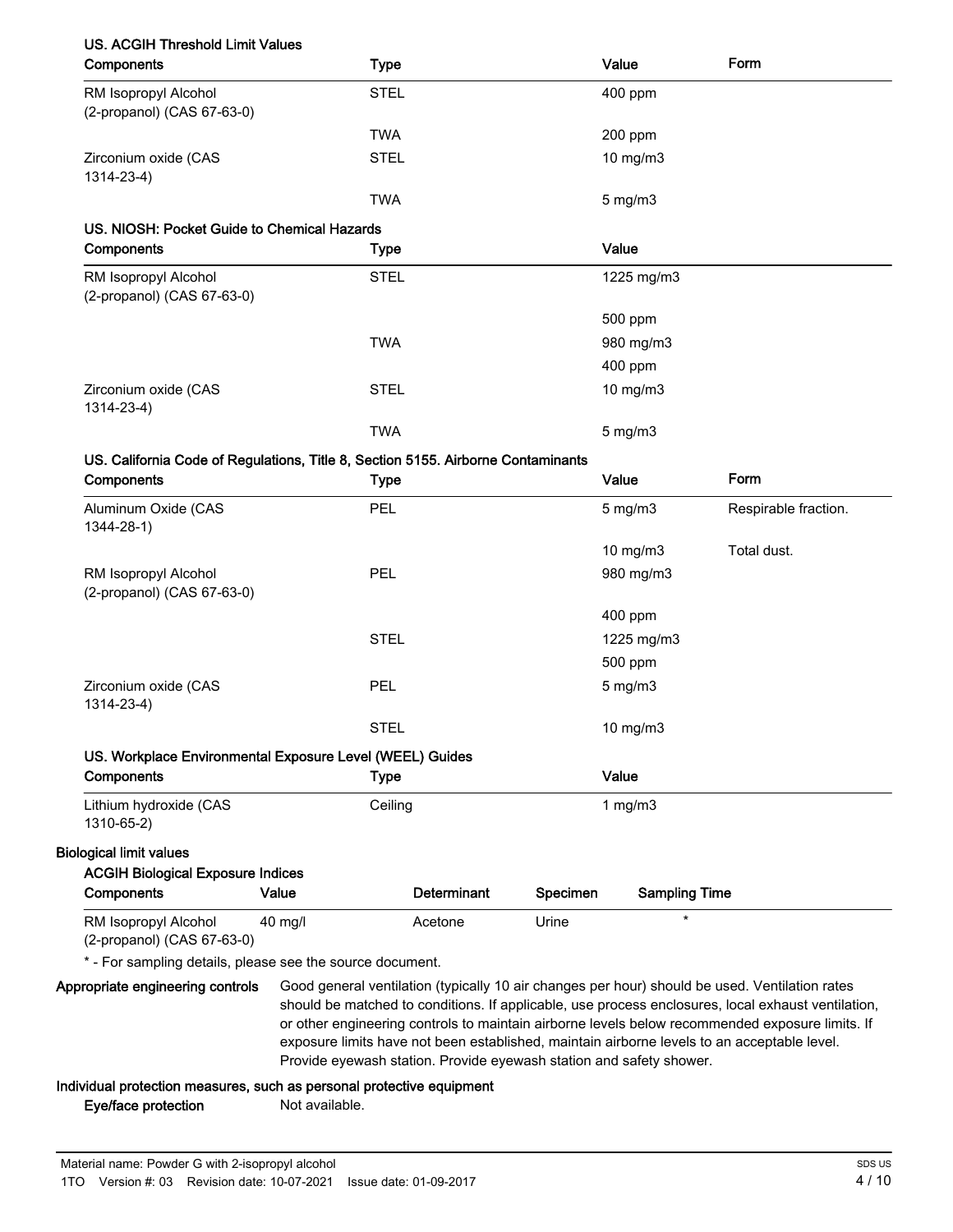| <b>Skin protection</b><br>Hand protection | Wear appropriate chemical resistant gloves. Wear protective gloves. Suitable gloves can be<br>recommended by the glove supplier.                                    |
|-------------------------------------------|---------------------------------------------------------------------------------------------------------------------------------------------------------------------|
| Other                                     | Wear appropriate chemical resistant clothing.                                                                                                                       |
| <b>Respiratory protection</b>             | In case of insufficient ventilation, wear suitable respiratory equipment.                                                                                           |
| Thermal hazards                           | Not available.                                                                                                                                                      |
| General hygiene considerations            | Always observe good personal hygiene measures, such as washing after handling the material<br>and before eating, drinking, and/or smoking. When using do not smoke. |

### 9. Physical and chemical properties

| Appearance                                        | Slurry                                                                                        |
|---------------------------------------------------|-----------------------------------------------------------------------------------------------|
| <b>Physical state</b>                             | Solid.                                                                                        |
| Form                                              | Viscous.                                                                                      |
| Color                                             | Not available.                                                                                |
| Odor                                              | Not available.                                                                                |
| Odor threshold                                    | Not available.                                                                                |
| pH                                                | Not available.                                                                                |
| Melting point/freezing point                      | -127.3 °F (-88.5 °C) estimated                                                                |
| Initial boiling point and boiling<br>range        | 5390.6 °F (2977 °C) estimated                                                                 |
| <b>Flash point</b>                                | 53.6 °F (12.0 °C) estimated                                                                   |
| <b>Evaporation rate</b>                           | Not available.                                                                                |
| Flammability (solid, gas)                         | Flammable liquid                                                                              |
| Upper/lower flammability or explosive limits      |                                                                                               |
| Flammability limit - lower<br>(%)                 | 2.5 % estimated                                                                               |
| Flammability limit - upper<br>(%)                 | 12 % estimated                                                                                |
| Explosive limit - lower (%)                       | Not available.                                                                                |
| Explosive limit - upper (%)                       | Not available.                                                                                |
| Vapor pressure                                    | 1035.53 hPa estimated                                                                         |
| Vapor density                                     | Not available.                                                                                |
| <b>Relative density</b>                           | Not available.                                                                                |
| Solubility(ies)<br>Solubility (water)             | Not available.                                                                                |
| <b>Partition coefficient</b><br>(n-octanol/water) | Not available.                                                                                |
| Auto-ignition temperature                         | 750.2 °F (399 °C) estimated                                                                   |
| <b>Decomposition temperature</b>                  | Not available.                                                                                |
| <b>Viscosity</b>                                  | Not available.                                                                                |
| Other information                                 |                                                                                               |
| Density                                           | 0.86 g/cm3 estimated                                                                          |
| <b>Explosive properties</b>                       | Not explosive.                                                                                |
| <b>Oxidizing properties</b>                       | Not oxidizing.                                                                                |
| Specific gravity                                  | 0.86 estimated                                                                                |
| 10. Stability and reactivity                      |                                                                                               |
| Reactivity                                        | The product is stable and non-reactive under normal conditions of use, storage and transport. |
| <b>Chemical stability</b>                         | Material is stable under normal conditions.                                                   |

Material name: Powder G with 2-isopropyl alcohol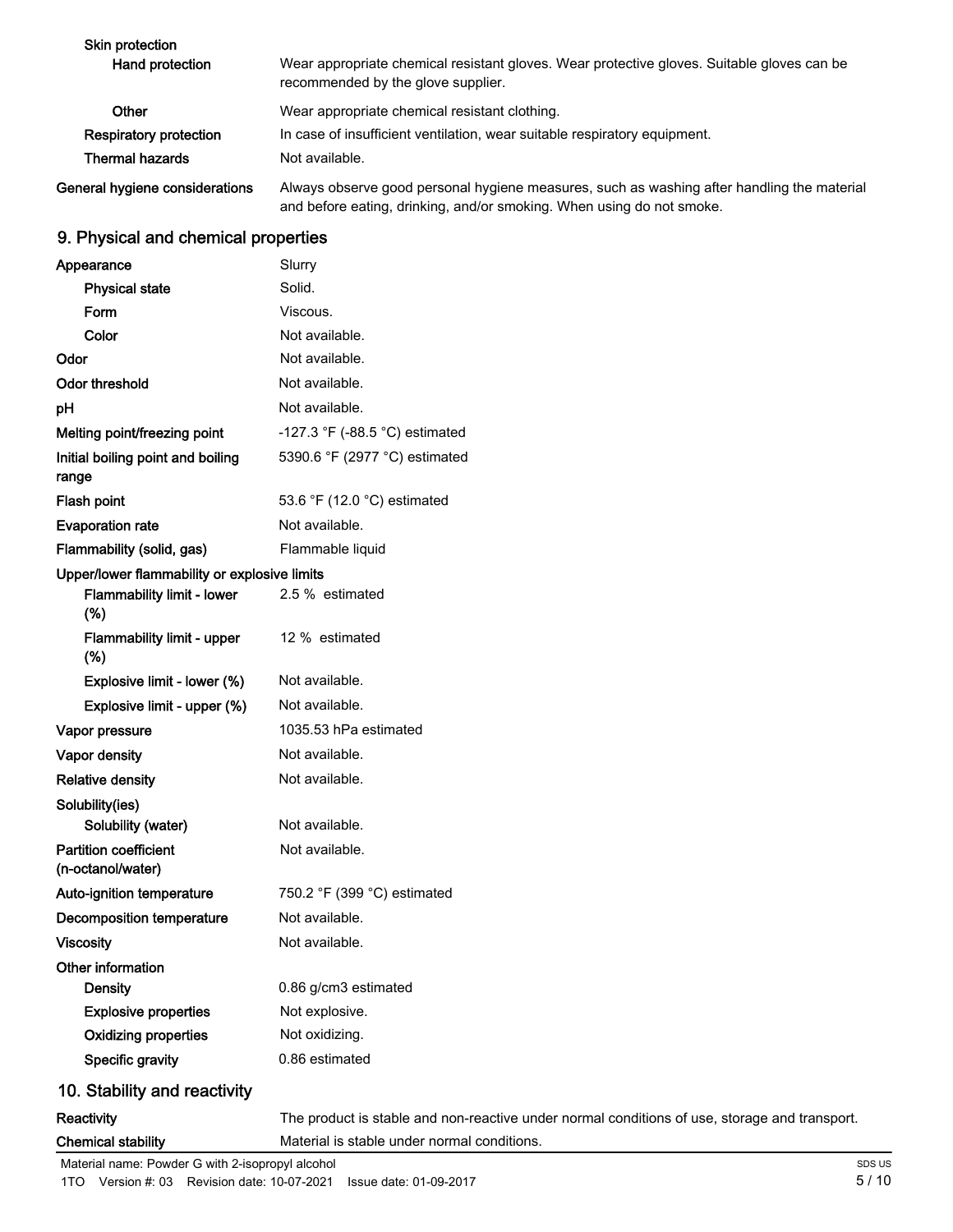| Possibility of hazardous<br>reactions | No dangerous reaction known under conditions of normal use. Hazardous polymerization does not<br>occur.                                                                                                          |
|---------------------------------------|------------------------------------------------------------------------------------------------------------------------------------------------------------------------------------------------------------------|
| Conditions to avoid                   | Avoid temperatures exceeding the flash point. Contact with incompatible materials. Avoid<br>temperatures exceeding the decomposition temperature. Avoid heat, sparks, open flames and<br>other ignition sources. |
| Incompatible materials                | Acids. Strong oxidizing agents. Isocyanates. Chlorine.                                                                                                                                                           |
| Hazardous decomposition<br>products   | No hazardous decomposition products are known.                                                                                                                                                                   |

### 11. Toxicological information

| Information on likely routes of exposure                                           |                                                                                                                                                                                                                 |  |  |
|------------------------------------------------------------------------------------|-----------------------------------------------------------------------------------------------------------------------------------------------------------------------------------------------------------------|--|--|
| <b>Inhalation</b>                                                                  | Prolonged inhalation may be harmful. May cause irritation to the respiratory system.                                                                                                                            |  |  |
| <b>Skin contact</b>                                                                | No adverse effects due to skin contact are expected. Causes skin irritation.                                                                                                                                    |  |  |
| Eye contact                                                                        | Direct contact with eyes may cause temporary irritation. Causes serious eye irritation.                                                                                                                         |  |  |
| Ingestion                                                                          | Expected to be a low ingestion hazard.                                                                                                                                                                          |  |  |
| Symptoms related to the<br>physical, chemical and<br>toxicological characteristics | Headache. Dizziness. Severe eye irritation. Symptoms may include stinging, tearing, redness,<br>swelling, and blurred vision. May cause respiratory irritation. Skin irritation. May cause redness<br>and pain. |  |  |

#### Information on toxicological effects

| <b>Acute toxicity</b>                           | Not known.                                                                                                          |                                                                                 |  |
|-------------------------------------------------|---------------------------------------------------------------------------------------------------------------------|---------------------------------------------------------------------------------|--|
| <b>Product</b>                                  | <b>Species</b>                                                                                                      | <b>Test Results</b>                                                             |  |
| Powder G with 2-isopropyl alcohol               |                                                                                                                     |                                                                                 |  |
| Acute                                           |                                                                                                                     |                                                                                 |  |
| Dermal                                          |                                                                                                                     |                                                                                 |  |
| LD50                                            | Rabbit                                                                                                              | 32000 mg/kg                                                                     |  |
| Oral                                            |                                                                                                                     |                                                                                 |  |
| LD50                                            | Rat                                                                                                                 | $12$ g/kg                                                                       |  |
| Components                                      | <b>Species</b>                                                                                                      | <b>Test Results</b>                                                             |  |
| RM Isopropyl Alcohol (2-propanol) (CAS 67-63-0) |                                                                                                                     |                                                                                 |  |
| <b>Acute</b>                                    |                                                                                                                     |                                                                                 |  |
| Dermal                                          |                                                                                                                     |                                                                                 |  |
| LD50                                            | Rabbit                                                                                                              | 12800 mg/kg                                                                     |  |
| Oral                                            |                                                                                                                     |                                                                                 |  |
| LD50                                            | Rat                                                                                                                 | 4.7 g/kg                                                                        |  |
|                                                 | * Estimates for product may be based on additional component data not shown.                                        |                                                                                 |  |
| Skin corrosion/irritation                       | Prolonged skin contact may cause temporary irritation. Causes skin irritation.                                      |                                                                                 |  |
| Serious eye damage/eye<br>irritation            | Direct contact with eyes may cause temporary irritation. Causes serious eye irritation.                             |                                                                                 |  |
| Respiratory or skin sensitization               |                                                                                                                     |                                                                                 |  |
| <b>Respiratory sensitization</b>                | Not a respiratory sensitizer.                                                                                       |                                                                                 |  |
| <b>Skin sensitization</b>                       | This product is not expected to cause skin sensitization.                                                           |                                                                                 |  |
| Germ cell mutagenicity                          | No data available to indicate product or any components present at greater than 0.1% are<br>mutagenic or genotoxic. |                                                                                 |  |
| Carcinogenicity                                 |                                                                                                                     | This product is not considered to be a carcinogen by IARC, ACGIH, NTP, or OSHA. |  |

### IARC Monographs. Overall Evaluation of Carcinogenicity

Not listed.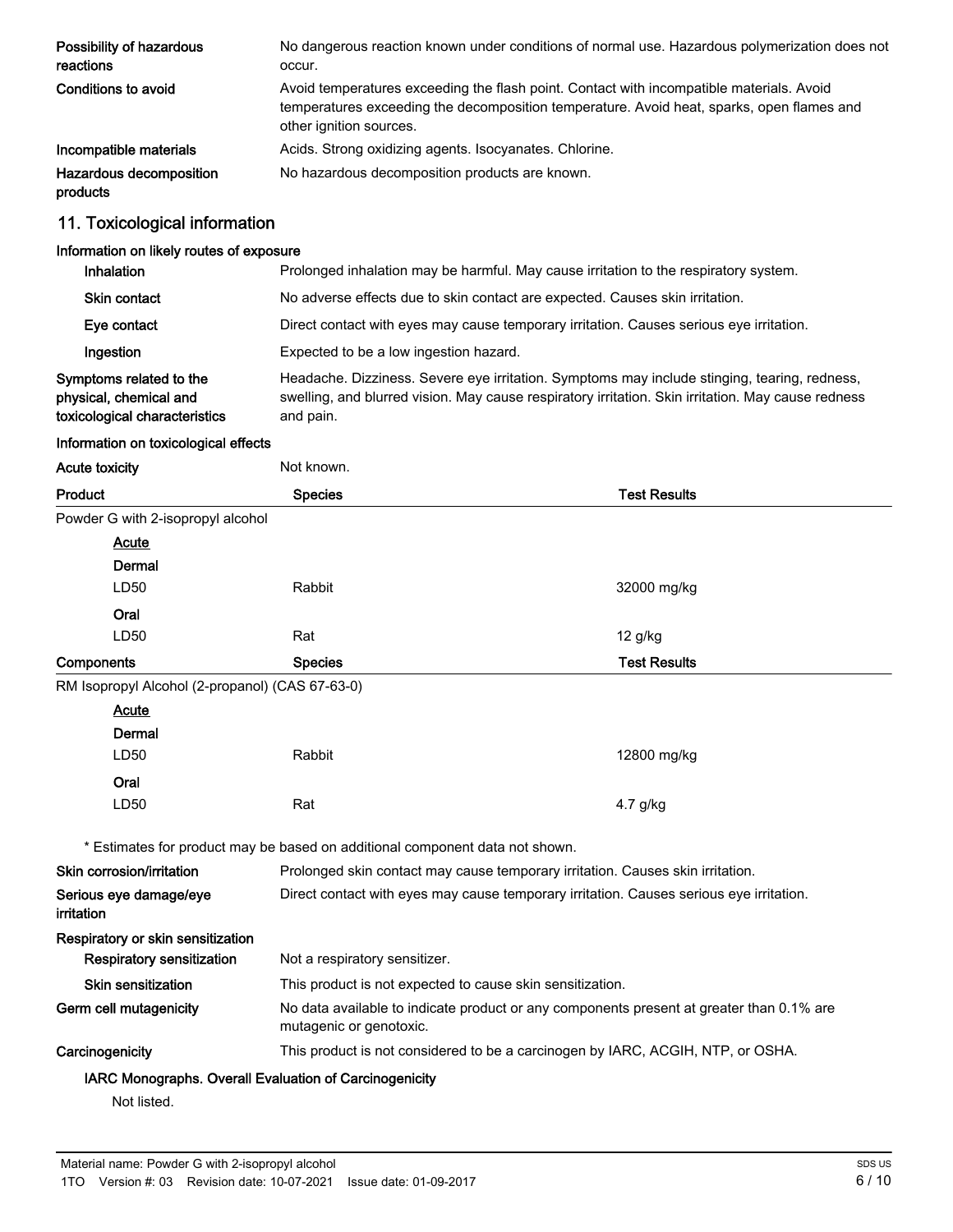### OSHA Specifically Regulated Substances (29 CFR 1910.1001-1053) Not listed. US. National Toxicology Program (NTP) Report on Carcinogens Not listed. Reproductive toxicity This product is not expected to cause reproductive or developmental effects. Specific target organ toxicity single exposure Not classified. May cause respiratory irritation. Specific target organ toxicity repeated exposure Not classified. Aspiration hazard Not an aspiration hazard. Chronic effects **Prolonged inhalation may be harmful.**

### 12. Ecological information

**Ecotoxicity** 

The product is not classified as environmentally hazardous. However, this does not exclude the possibility that large or frequent spills can have a harmful or damaging effect on the environment.

| Product                                                                                |                                                                                                                                                                                                                                                                                                                                                                                                                                                                                             | <b>Species</b>                                                                                                                                                                              | <b>Test Results</b>           |  |
|----------------------------------------------------------------------------------------|---------------------------------------------------------------------------------------------------------------------------------------------------------------------------------------------------------------------------------------------------------------------------------------------------------------------------------------------------------------------------------------------------------------------------------------------------------------------------------------------|---------------------------------------------------------------------------------------------------------------------------------------------------------------------------------------------|-------------------------------|--|
| Powder G with 2-isopropyl alcohol                                                      |                                                                                                                                                                                                                                                                                                                                                                                                                                                                                             |                                                                                                                                                                                             |                               |  |
| Aquatic                                                                                |                                                                                                                                                                                                                                                                                                                                                                                                                                                                                             |                                                                                                                                                                                             |                               |  |
| Fish                                                                                   | <b>LC50</b>                                                                                                                                                                                                                                                                                                                                                                                                                                                                                 | Fish                                                                                                                                                                                        | 15475 mg/l, 96 hours          |  |
| Acute                                                                                  |                                                                                                                                                                                                                                                                                                                                                                                                                                                                                             |                                                                                                                                                                                             |                               |  |
| Fish                                                                                   | <b>LC50</b>                                                                                                                                                                                                                                                                                                                                                                                                                                                                                 | Fish                                                                                                                                                                                        | 3500 mg/l, 96 hours estimated |  |
| Components                                                                             |                                                                                                                                                                                                                                                                                                                                                                                                                                                                                             | <b>Species</b>                                                                                                                                                                              | <b>Test Results</b>           |  |
| RM Isopropyl Alcohol (2-propanol) (CAS 67-63-0)                                        |                                                                                                                                                                                                                                                                                                                                                                                                                                                                                             |                                                                                                                                                                                             |                               |  |
| Aquatic                                                                                |                                                                                                                                                                                                                                                                                                                                                                                                                                                                                             |                                                                                                                                                                                             |                               |  |
| Acute                                                                                  |                                                                                                                                                                                                                                                                                                                                                                                                                                                                                             |                                                                                                                                                                                             |                               |  |
| Fish                                                                                   | <b>LC50</b>                                                                                                                                                                                                                                                                                                                                                                                                                                                                                 | Bluegill (Lepomis macrochirus)                                                                                                                                                              | > 1400 mg/l, 96 hours         |  |
|                                                                                        |                                                                                                                                                                                                                                                                                                                                                                                                                                                                                             | * Estimates for product may be based on additional component data not shown.                                                                                                                |                               |  |
| Persistence and degradability                                                          |                                                                                                                                                                                                                                                                                                                                                                                                                                                                                             | No data is available on the degradability of this product.                                                                                                                                  |                               |  |
| <b>Bioaccumulative potential</b>                                                       |                                                                                                                                                                                                                                                                                                                                                                                                                                                                                             |                                                                                                                                                                                             |                               |  |
| Partition coefficient n-octanol / water (log Kow)<br>RM Isopropyl Alcohol (2-propanol) |                                                                                                                                                                                                                                                                                                                                                                                                                                                                                             | 0.05                                                                                                                                                                                        |                               |  |
| Mobility in soil                                                                       | No data available.                                                                                                                                                                                                                                                                                                                                                                                                                                                                          |                                                                                                                                                                                             |                               |  |
| Other adverse effects                                                                  | No other adverse environmental effects (e.g. ozone depletion, photochemical ozone creation<br>potential, endocrine disruption, global warming potential) are expected from this component.                                                                                                                                                                                                                                                                                                  |                                                                                                                                                                                             |                               |  |
| 13. Disposal considerations                                                            |                                                                                                                                                                                                                                                                                                                                                                                                                                                                                             |                                                                                                                                                                                             |                               |  |
| <b>Disposal instructions</b>                                                           | Collect and reclaim or dispose in sealed containers at licensed waste disposal site. Dispose of<br>contents/container in accordance with local/regional/national/international regulations. If discarded,<br>this product is considered a RCRA ignitable waste, D001. Incinerate the material under controlled<br>conditions in an approved incinerator. Dispose of this material and its container to hazardous or<br>special waste collection point. Do not incinerate sealed containers. |                                                                                                                                                                                             |                               |  |
| Local disposal regulations                                                             | Dispose in accordance with all applicable regulations.                                                                                                                                                                                                                                                                                                                                                                                                                                      |                                                                                                                                                                                             |                               |  |
| Hazardous waste code                                                                   | The waste code should be assigned in discussion between the user, the producer and the waste<br>disposal company. D001: Waste Flammable material with a flash point <140 F<br>D002: Waste Corrosive material [pH <= 2 or = >12.5, or corrosive to steel]                                                                                                                                                                                                                                    |                                                                                                                                                                                             |                               |  |
| Waste from residues / unused<br>products                                               | Disposal instructions).                                                                                                                                                                                                                                                                                                                                                                                                                                                                     | Dispose of in accordance with local regulations. Empty containers or liners may retain some<br>product residues. This material and its container must be disposed of in a safe manner (see: |                               |  |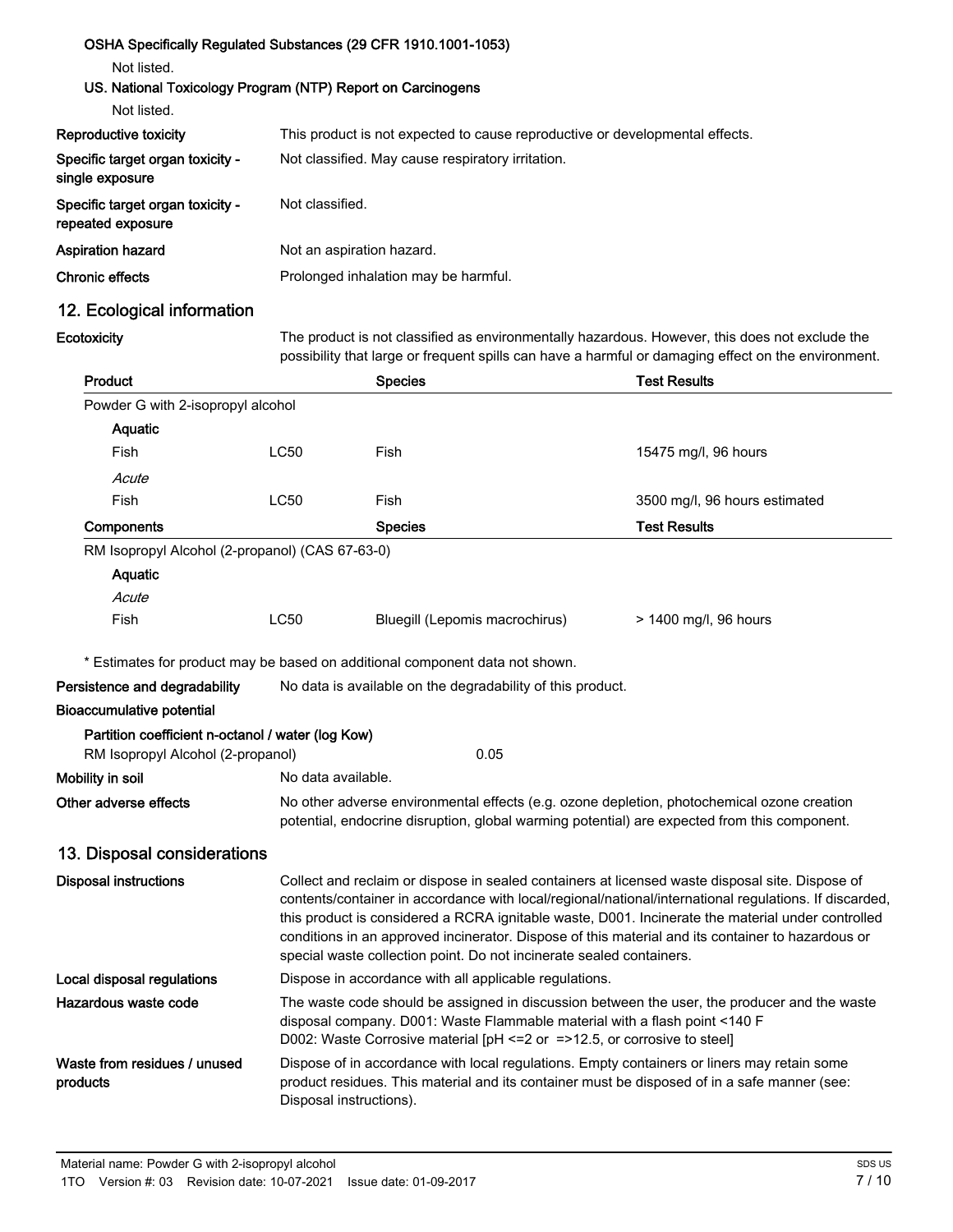Contaminated packaging

Since emptied containers may retain product residue, follow label warnings even after container is emptied. Empty containers should be taken to an approved waste handling site for recycling or disposal.

### 14. Transport information

| DOT                          |                                                                                      |
|------------------------------|--------------------------------------------------------------------------------------|
| UN number                    | <b>UN2924</b>                                                                        |
| UN proper shipping name      | Flammable liquids, corrosive, n.o.s. (Contains isopropyl alcohol, lithium hydroxide) |
| Transport hazard class(es)   |                                                                                      |
| <b>Class</b>                 | 3                                                                                    |
| Subsidiary risk              | 8                                                                                    |
| Packing group                | $\mathbf{H}$                                                                         |
| Special precautions for user | Read safety instructions, SDS and emergency procedures before handling.              |
| IATA                         |                                                                                      |
| <b>UN number</b>             | <b>UN2924</b>                                                                        |
| UN proper shipping name      | Flammable liquids, corrosive, n.o.s. (Contains isopropyl alcohol, lithium hydroxide) |
| Transport hazard class(es)   |                                                                                      |
| <b>Class</b>                 | 3                                                                                    |
| Subsidiary risk              | 8                                                                                    |
| Packing group                | $\mathbf{H}$                                                                         |
| <b>Environmental hazards</b> | No.                                                                                  |
| Special precautions for user | Read safety instructions, SDS and emergency procedures before handling.              |
| IMDG                         |                                                                                      |
| UN number                    | UN2924                                                                               |
| UN proper shipping name      | Flammable liquids, corrosive, n.o.s. (Contains isopropyl alcohol, lithium hydroxide) |
| Transport hazard class(es)   |                                                                                      |
| <b>Class</b>                 | 3                                                                                    |
| Subsidiary risk              | 8                                                                                    |
| Packing group                | Ш                                                                                    |
| <b>Environmental hazards</b> |                                                                                      |
| Marine pollutant             | No.                                                                                  |
| EmS                          | Not available.                                                                       |
| Special precautions for user | Read safety instructions, SDS and emergency procedures before handling.              |
|                              |                                                                                      |



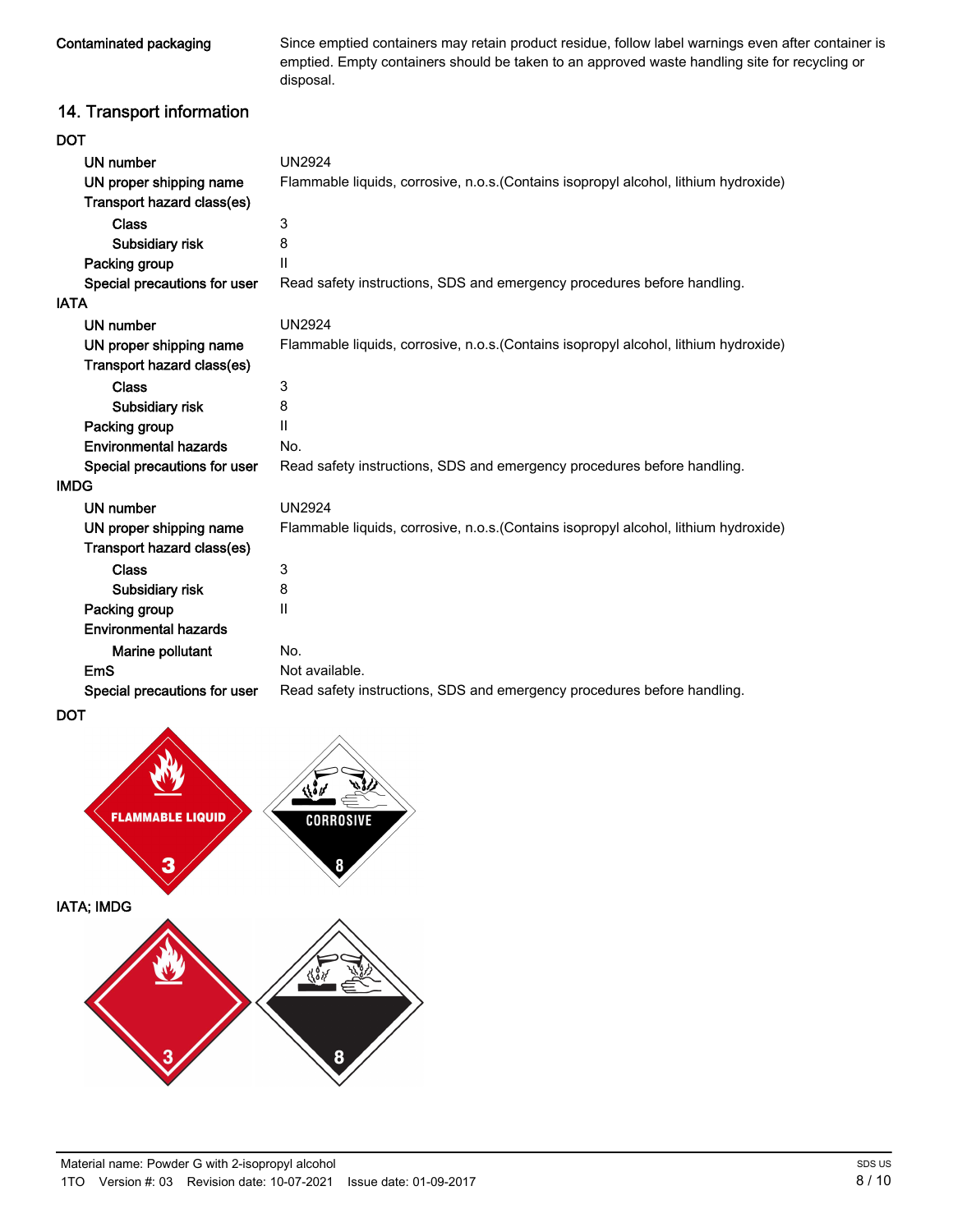### 15. Regulatory information

| US federal regulations                                                                                               |                                                                                                                                                          |                      |                                                                                                                        |  |
|----------------------------------------------------------------------------------------------------------------------|----------------------------------------------------------------------------------------------------------------------------------------------------------|----------------------|------------------------------------------------------------------------------------------------------------------------|--|
| <b>Toxic Substances Control Act (TSCA)</b>                                                                           |                                                                                                                                                          |                      |                                                                                                                        |  |
|                                                                                                                      | TSCA Section 12(b) Export Notification (40 CFR 707, Subpt. D)                                                                                            |                      |                                                                                                                        |  |
| Not regulated.                                                                                                       |                                                                                                                                                          |                      |                                                                                                                        |  |
| CERCLA Hazardous Substance List (40 CFR 302.4)                                                                       |                                                                                                                                                          |                      |                                                                                                                        |  |
| SARA 304 Emergency release notification                                                                              | RM Isopropyl Alcohol (2-propanol) (CAS 67-63-0)                                                                                                          | Listed.              |                                                                                                                        |  |
| Not regulated.<br>OSHA Specifically Regulated Substances (29 CFR 1910.1001-1053)                                     |                                                                                                                                                          |                      |                                                                                                                        |  |
| Not listed.                                                                                                          |                                                                                                                                                          |                      |                                                                                                                        |  |
| Superfund Amendments and Reauthorization Act of 1986 (SARA)<br>SARA 302 Extremely hazardous substance<br>Not listed. |                                                                                                                                                          |                      |                                                                                                                        |  |
| SARA 311/312 Hazardous<br>chemical                                                                                   | Yes                                                                                                                                                      |                      |                                                                                                                        |  |
| <b>Classified hazard</b><br>categories                                                                               | Combustible dust<br>Skin corrosion or irritation<br>Serious eye damage or eye irritation<br>Specific target organ toxicity (single or repeated exposure) |                      |                                                                                                                        |  |
| SARA 313 (TRI reporting)<br><b>Chemical name</b>                                                                     |                                                                                                                                                          | <b>CAS number</b>    | % by wt.                                                                                                               |  |
| Aluminum Oxide<br>RM Isopropyl Alcohol (2-propanol)                                                                  |                                                                                                                                                          | 1344-28-1<br>67-63-0 |                                                                                                                        |  |
| Other federal regulations                                                                                            |                                                                                                                                                          |                      |                                                                                                                        |  |
| Clean Air Act (CAA) Section 112 Hazardous Air Pollutants (HAPs) List                                                 |                                                                                                                                                          |                      |                                                                                                                        |  |
| Not regulated.<br>Clean Air Act (CAA) Section 112(r) Accidental Release Prevention (40 CFR 68.130)                   |                                                                                                                                                          |                      |                                                                                                                        |  |
| Not regulated.                                                                                                       |                                                                                                                                                          |                      |                                                                                                                        |  |
| Safe Drinking Water Act<br>(SDWA)                                                                                    | Not regulated.                                                                                                                                           |                      |                                                                                                                        |  |
|                                                                                                                      | FEMA Priority Substances Respiratory Health and Safety in the Flavor Manufacturing Workplace                                                             |                      |                                                                                                                        |  |
|                                                                                                                      | RM Isopropyl Alcohol (2-propanol) (CAS 67-63-0)                                                                                                          | Low priority         |                                                                                                                        |  |
| US state regulations<br><b>California Proposition 65</b>                                                             | California Safe Drinking Water and Toxic Enforcement Act of 2016 (Proposition 65): This material                                                         |                      |                                                                                                                        |  |
|                                                                                                                      | is not known to contain any chemicals currently listed as carcinogens or reproductive toxins. For<br>more information go to www.P65Warnings.ca.gov.      |                      |                                                                                                                        |  |
| (a)                                                                                                                  |                                                                                                                                                          |                      | US. California. Candidate Chemicals List. Safer Consumer Products Regulations (Cal. Code Regs, tit. 22, 69502.3, subd. |  |
|                                                                                                                      | RM Isopropyl Alcohol (2-propanol) (CAS 67-63-0)                                                                                                          |                      |                                                                                                                        |  |
| 16. Other information, including date of preparation or last revision                                                |                                                                                                                                                          |                      |                                                                                                                        |  |
| <b>Issue date</b>                                                                                                    | 01-09-2017                                                                                                                                               |                      |                                                                                                                        |  |

| <b>Revision date</b> | 10-07-2021 |
|----------------------|------------|
| Version #            | 03         |